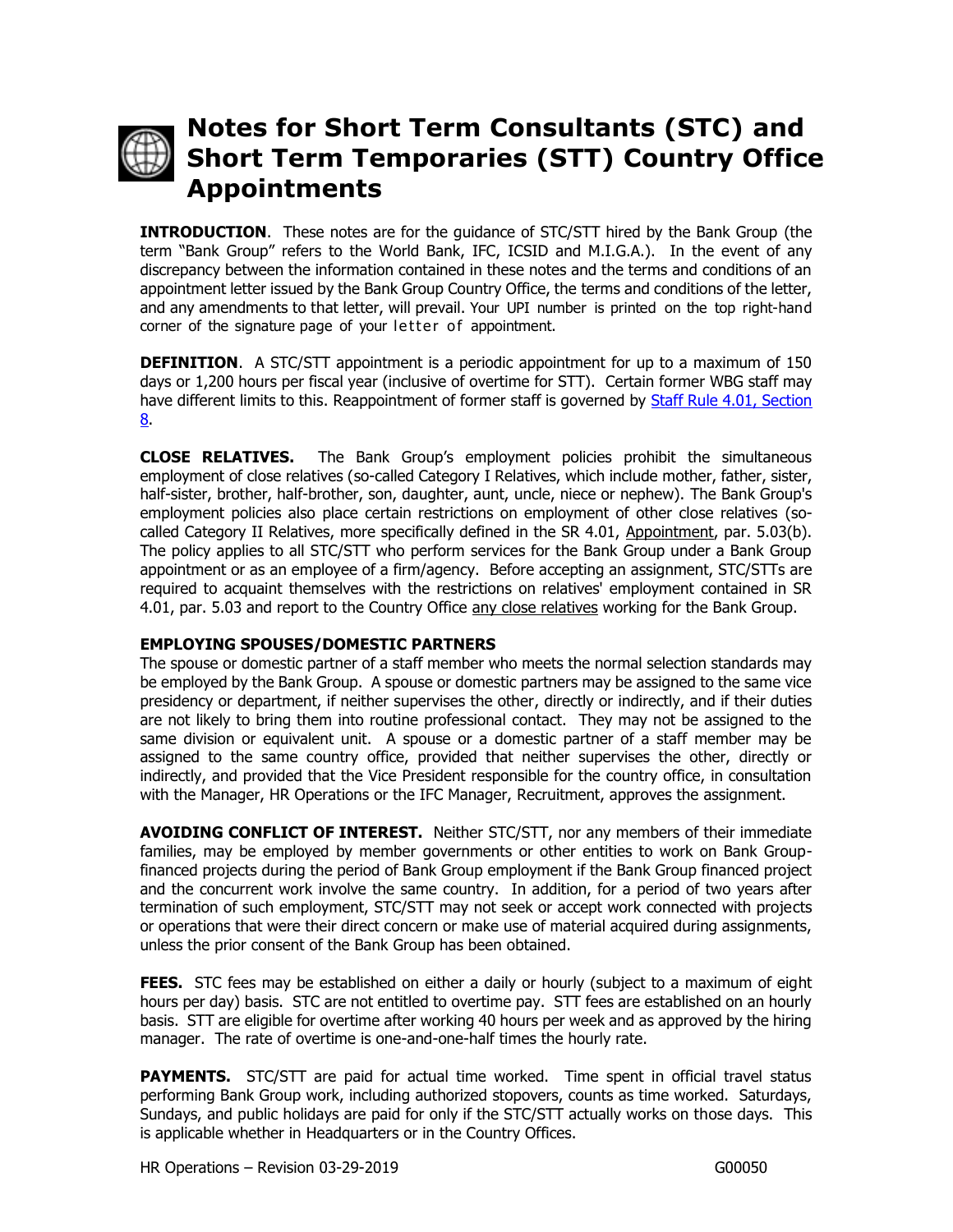STC/STT should submit complete payment information on local bank account to the admin contact listed in the letter of appointment. After the start date the STC/STT may complete the payment request online at [http://strequest.worldbank.org.](http://strequest.worldbank.org/) Payments will be made directly to the bank account indicated by the STC/STT. Commercial bank charges in connection with such payments are the responsibility of the STC/STT, and will not be reimbursed by the Bank Group. Inquiries on payments should be directed to the admin contact.

**SECURITY AND SAFETY.** During your appointment you may draw on Bank Group security and safety resources and are obligated to follow related institutional policies. A summary of resources, requirements and best practices is available at [http://security](http://security-/) and in the e-Learning Security [Responsiveness](https://olc.worldbank.org/content/security-responsiveness) course. Country-specific travel safety and security information is available on the [Country Clearance Advisory](http://traveladvisory/) site. Contact [wbgsecurity@worldbank.org](mailto:wbgsecurity@worldbank.org) for more information. You may also refer to **Safety and Security Guidance for STCs/STTs**.

**CONTACT INFORMA TION**. The World Bank Group Emergency Contact System is used to contact a relative or friend in the event of an emergency. Please provide your contact information once you have received access to the WB systems by logging into myHR Self-Service. If you do not have access to WB systems, please provide your Contact information (Address, Phone number & personal email address) to the respective hiring unit in HQ/Country Office.

**TRAVEL ARRANGEMENTS.** Travel arrangements are made by the hiring department in accordance with the World Bank Group's Administrative Manual Statement 3.00, "Operational Travel". UN laissez-passez are not issued to STC/STT. If helpful, GSDTZ's Passport and Visa Office can provide a UN Certificate. This Certificate is not for visa purposes, but only for identification to facilitate entry into some countries. STC/STTs do not enjoy diplomatic immunity.

**TRAVEL, HOTEL AND SUBSISTENCE EXPENSES.** Expenses are authorized by the hiring department in accordance with the World Bank Group's Administrative Manual Statement 3.10, "Operational Travel Expense Reimbursement". STC/STT should contact their hiring manager with any further questions about travel, hotel, or subsistence expenses.

**ADVANCES.** The Bank Group does **NOT** provide advances for hotel and subsistence costs. However, the hiring department can arrange for an advance of professional fees. This is facilitated by requesting an advance through the trip request, which will be adjusted against the next fee payable.

**BANK PAID ACCIDENTAL DEATH AND DISMEMBERMENT INSURANCE (BPA).** When STC/STT are on authorized official Bank Group travel away from their home, the insured amount is three times "net annual salary"<sup>1</sup> up to a maximum of US\$250,000 (minimum US\$50,000) under the Bank Paid Accidental Death and Dismemberment Insurance Policy, plus an additional three times net salary (maximum US\$100,000) for accidental death as a result of an aircraft accident during official travel. An additional benefit equal to three times net annual salary (maximum US\$250,000, minimum US\$50,000) coverage applies if STC/STT die or suffer a covered loss as a result of an act of war (declared or undeclared). If both the additional aircraft benefit and the additional act of war benefit are applicable to the loss, only the act of war benefit is paid.

**BAGGAGE INSURANCE.** If you are not reimbursed by the airline, a limited insurance policy for the loss of accompanying baggage during official travel is provided. This policy has loss limits and exclusions, and will not cover items such as lost cash, currency, passports, airline tickets, or

 $\overline{a}$ 

<sup>&</sup>lt;sup>1</sup> "Net annual salary" for the purposes of this insurance benefit only is calculated based on actual Bank Group earnings for the 13-week period (annualized) immediately prior to a covered loss.